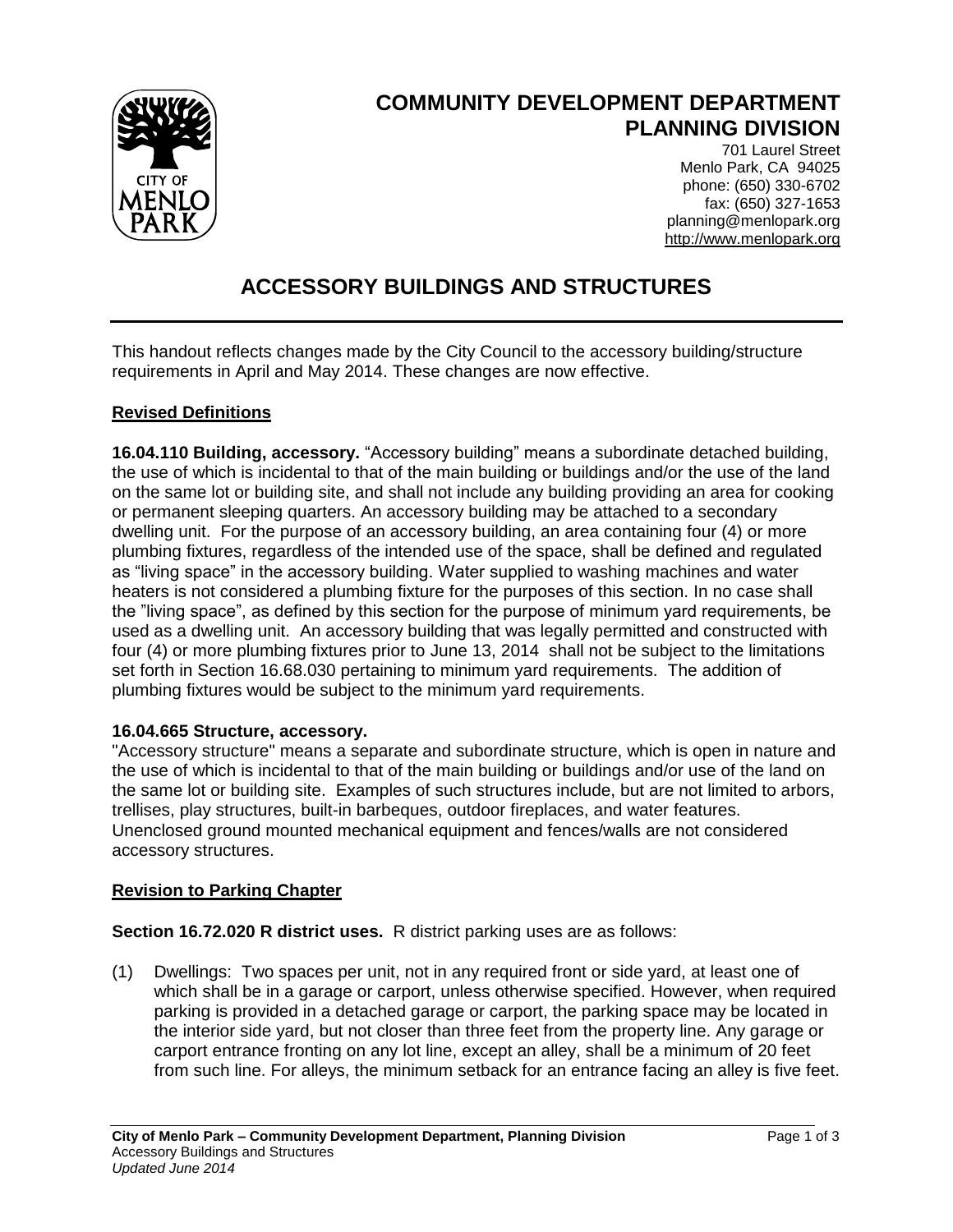#### **Revisions to Accessory Buildings and Accessory Structures Section**

#### **16.68.030 Accessory buildings and accessory structures.**

- (1) **Purpose.** The purpose of this section is to set forth regulations to control the development of accessory buildings and accessory structures to ensure their orderly development and compatibility of such uses with surrounding uses and properties, and to minimize impacts associated with such buildings and structures, which are purely ancillary and/or ornamental to the main building or use of the site.
- (2) **Requirements generally.** Unless otherwise provided for in a specific zoning district, requirements for accessory buildings and accessory structures in all zoning districts shall be stated in this section; except in non-residential zoning districts, accessory structures not meeting the development regulations may be permitted through approval of a use permit, architectural control, or other discretionary process as part of the project development, or through the approval of the Community Development Director provided the proposed accessory structure is consistent with the use of the site, is compatible with the site and surrounding land uses, and does not add gross floor area.
- (3) **Development Regulations**. Development regulations for accessory buildings (living and non-living space) and accessory structures are as follows:

REMAINDER OF PAGE LEFT INTENTIONALLY BLANK